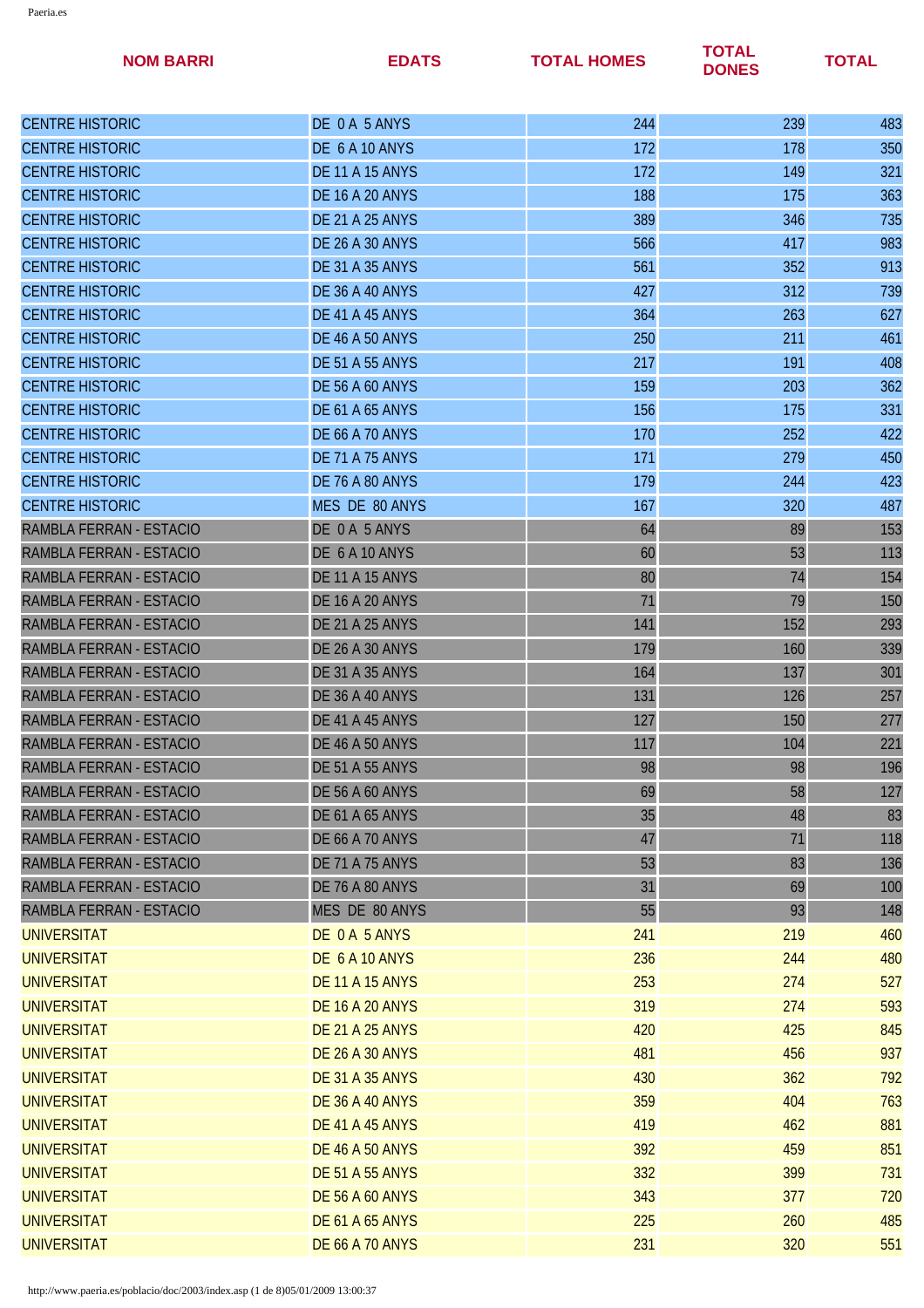| <b>UNIVERSITAT</b>             | <b>DE 71 A 75 ANYS</b> | 255 | 338 | 593 |
|--------------------------------|------------------------|-----|-----|-----|
| <b>UNIVERSITAT</b>             | <b>DE 76 A 80 ANYS</b> | 195 | 353 | 548 |
| <b>UNIVERSITAT</b>             | <b>MES DE 80 ANYS</b>  | 214 | 423 | 637 |
| PRINCEP DE VIANA - CLOT        | DE 0A 5 ANYS           | 330 | 286 | 616 |
| PRINCEP DE VIANA - CLOT        | DE 6 A 10 ANYS         | 246 | 233 | 479 |
| PRINCEP DE VIANA - CLOT        | <b>DE 11 A 15 ANYS</b> | 232 | 235 | 467 |
| PRINCEP DE VIANA - CLOT        | <b>DE 16 A 20 ANYS</b> | 270 | 267 | 537 |
| PRINCEP DE VIANA - CLOT        | <b>DE 21 A 25 ANYS</b> | 407 | 407 | 814 |
| PRINCEP DE VIANA - CLOT        | <b>DE 26 A 30 ANYS</b> | 512 | 460 | 972 |
| PRINCEP DE VIANA - CLOT        | <b>DE 31 A 35 ANYS</b> | 488 | 419 | 907 |
| PRINCEP DE VIANA - CLOT        | <b>DE 36 A 40 ANYS</b> | 458 | 484 | 942 |
| PRINCEP DE VIANA - CLOT        | DE 41 A 45 ANYS        | 419 | 391 | 810 |
| PRINCEP DE VIANA - CLOT        | <b>DE 46 A 50 ANYS</b> | 358 | 363 | 721 |
| PRINCEP DE VIANA - CLOT        | <b>DE 51 A 55 ANYS</b> | 296 | 361 | 657 |
| PRINCEP DE VIANA - CLOT        | <b>DE 56 A 60 ANYS</b> | 301 | 330 | 631 |
| PRINCEP DE VIANA - CLOT        | <b>DE 61 A 65 ANYS</b> | 209 | 245 | 454 |
| PRINCEP DE VIANA - CLOT        | <b>DE 66 A 70 ANYS</b> | 220 | 297 | 517 |
| PRINCEP DE VIANA - CLOT        | <b>DE 71 A 75 ANYS</b> | 214 | 287 | 501 |
| PRINCEP DE VIANA - CLOT        | DE 76 A 80 ANYS        | 155 | 238 | 393 |
| PRINCEP DE VIANA - CLOT        | MES DE 80 ANYS         | 152 | 283 | 435 |
| <b>INSTITUTS - TEMPLERS</b>    | DE 0A 5 ANYS           | 176 | 182 | 358 |
| <b>INSTITUTS - TEMPLERS</b>    | DE 6 A 10 ANYS         | 139 | 121 | 260 |
| <b>INSTITUTS - TEMPLERS</b>    | <b>DE 11 A 15 ANYS</b> | 154 | 163 | 317 |
| <b>INSTITUTS - TEMPLERS</b>    | <b>DE 16 A 20 ANYS</b> | 183 | 164 | 347 |
| <b>INSTITUTS - TEMPLERS</b>    | <b>DE 21 A 25 ANYS</b> | 249 | 246 | 495 |
| <b>INSTITUTS - TEMPLERS</b>    | <b>DE 26 A 30 ANYS</b> | 304 | 278 | 582 |
| <b>INSTITUTS - TEMPLERS</b>    | <b>DE 31 A 35 ANYS</b> | 292 | 254 | 546 |
| <b>INSTITUTS - TEMPLERS</b>    | <b>DE 36 A 40 ANYS</b> | 255 | 298 | 553 |
| <b>INSTITUTS - TEMPLERS</b>    | DE 41 A 45 ANYS        | 233 | 251 | 484 |
| <b>INSTITUTS - TEMPLERS</b>    | <b>DE 46 A 50 ANYS</b> | 206 | 227 | 433 |
| <b>INSTITUTS - TEMPLERS</b>    | <b>DE 51 A 55 ANYS</b> | 194 | 207 | 401 |
| <b>INSTITUTS - TEMPLERS</b>    | <b>DE 56 A 60 ANYS</b> | 170 | 231 | 401 |
| <b>INSTITUTS - TEMPLERS</b>    | <b>DE 61 A 65 ANYS</b> | 155 | 162 | 317 |
| <b>INSTITUTS - TEMPLERS</b>    | <b>DE 66 A 70 ANYS</b> | 146 | 170 | 316 |
| <b>INSTITUTS - TEMPLERS</b>    | <b>DE 71 A 75 ANYS</b> | 136 | 179 | 315 |
| <b>INSTITUTS - TEMPLERS</b>    | <b>DE 76 A 80 ANYS</b> | 104 | 163 | 267 |
| <b>INSTITUTS - TEMPLERS</b>    | MES DE 80 ANYS         | 92  | 178 | 270 |
| <b>XALETS - HUMBERT TORRES</b> | DE 0 A 5 ANYS          | 119 | 84  | 203 |
| <b>XALETS - HUMBERT TORRES</b> | DE 6 A 10 ANYS         | 93  | 91  | 184 |
| <b>XALETS - HUMBERT TORRES</b> | <b>DE 11 A 15 ANYS</b> | 100 | 81  | 181 |
| <b>XALETS - HUMBERT TORRES</b> | <b>DE 16 A 20 ANYS</b> | 127 | 110 | 237 |
| <b>XALETS - HUMBERT TORRES</b> | <b>DE 21 A 25 ANYS</b> | 176 | 197 | 373 |
| <b>XALETS - HUMBERT TORRES</b> | <b>DE 26 A 30 ANYS</b> | 203 | 193 | 396 |
| <b>XALETS - HUMBERT TORRES</b> | <b>DE 31 A 35 ANYS</b> | 181 | 162 | 343 |
| <b>XALETS - HUMBERT TORRES</b> | <b>DE 36 A 40 ANYS</b> | 139 | 134 | 273 |
| <b>XALETS - HUMBERT TORRES</b> | DE 41 A 45 ANYS        | 138 | 164 | 302 |
| <b>XALETS - HUMBERT TORRES</b> | <b>DE 46 A 50 ANYS</b> | 149 | 178 | 327 |
| <b>XALETS - HUMBERT TORRES</b> | <b>DE 51 A 55 ANYS</b> | 155 | 167 | 322 |
| <b>XALETS - HUMBERT TORRES</b> | <b>DE 56 A 60 ANYS</b> | 129 | 168 | 297 |
| <b>XALETS - HUMBERT TORRES</b> | <b>DE 61 A 65 ANYS</b> | 124 | 147 | 271 |
| <b>XALETS - HUMBERT TORRES</b> | <b>DE 66 A 70 ANYS</b> | 102 | 115 | 217 |
|                                |                        |     |     |     |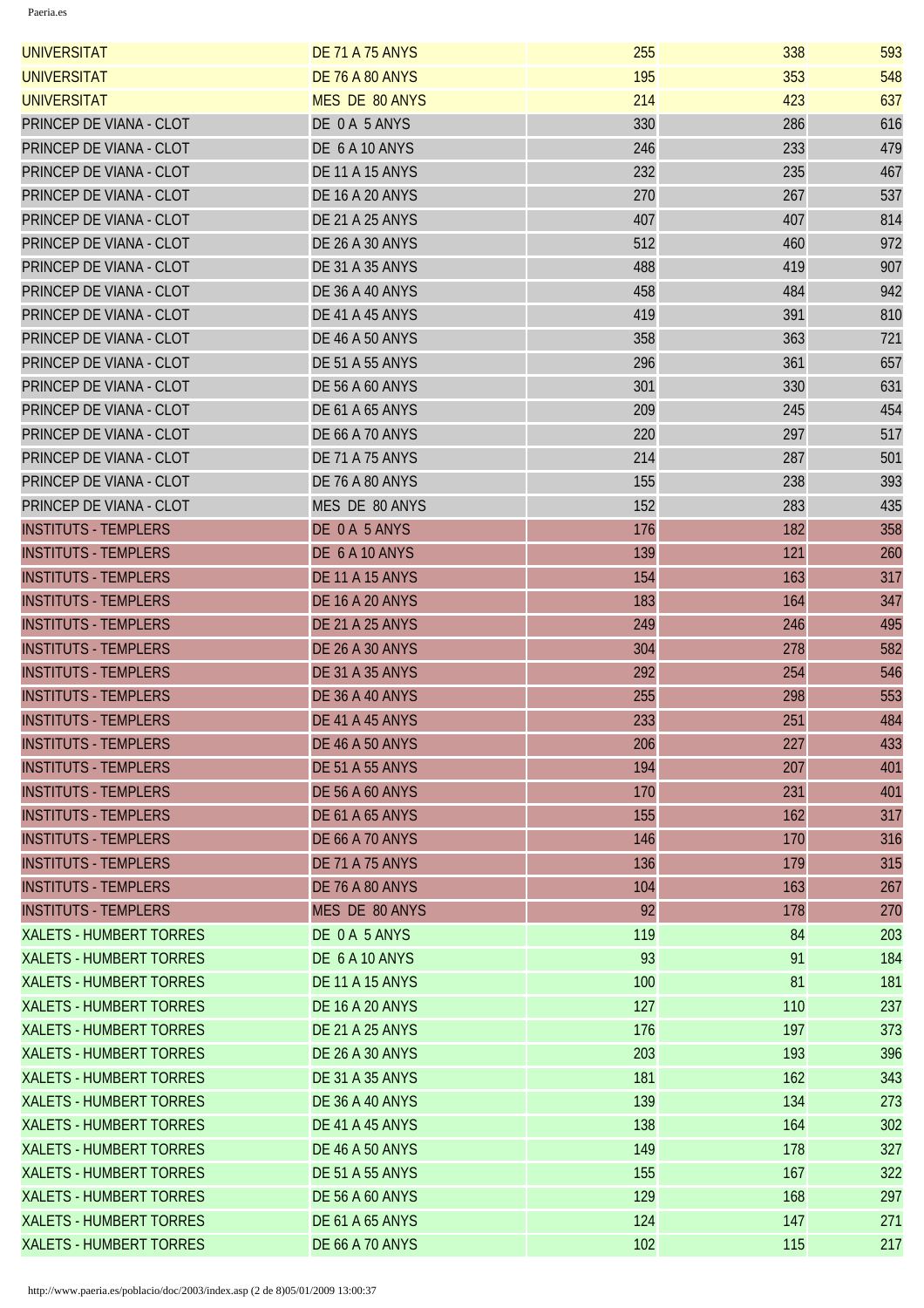| <b>XALETS - HUMBERT TORRES</b> | <b>DE 71 A 75 ANYS</b> | 78  | 128 | 206 |
|--------------------------------|------------------------|-----|-----|-----|
| <b>XALETS - HUMBERT TORRES</b> | <b>DE 76 A 80 ANYS</b> | 70  | 101 | 171 |
| <b>XALETS - HUMBERT TORRES</b> | MES DE 80 ANYS         | 68  | 145 | 213 |
| <b>CAMP D'ESPORTS</b>          | DE 0 A 5 ANYS          | 105 | 125 | 230 |
| <b>CAMP D'ESPORTS</b>          | DE 6 A 10 ANYS         | 81  | 88  | 169 |
| <b>CAMP D'ESPORTS</b>          | <b>DE 11 A 15 ANYS</b> | 134 | 114 | 248 |
| <b>CAMP D'ESPORTS</b>          | <b>DE 16 A 20 ANYS</b> | 121 | 116 | 237 |
| <b>CAMP D'ESPORTS</b>          | <b>DE 21 A 25 ANYS</b> | 177 | 173 | 350 |
| <b>CAMP D'ESPORTS</b>          | <b>DE 26 A 30 ANYS</b> | 187 | 175 | 362 |
| <b>CAMP D'ESPORTS</b>          | <b>DE 31 A 35 ANYS</b> | 159 | 166 | 325 |
| <b>CAMP D'ESPORTS</b>          | DE 36 A 40 ANYS        | 148 | 163 | 311 |
| <b>CAMP D'ESPORTS</b>          | DE 41 A 45 ANYS        | 181 | 193 | 374 |
| <b>CAMP D'ESPORTS</b>          | <b>DE 46 A 50 ANYS</b> | 181 | 183 | 364 |
| <b>CAMP D'ESPORTS</b>          | <b>DE 51 A 55 ANYS</b> | 145 | 178 | 323 |
| <b>CAMP D'ESPORTS</b>          | <b>DE 56 A 60 ANYS</b> | 144 | 156 | 300 |
| <b>CAMP D'ESPORTS</b>          | <b>DE 61 A 65 ANYS</b> | 96  | 131 | 227 |
| <b>CAMP D'ESPORTS</b>          | <b>DE 66 A 70 ANYS</b> | 92  | 113 | 205 |
| <b>CAMP D'ESPORTS</b>          | <b>DE 71 A 75 ANYS</b> | 83  | 148 | 231 |
| <b>CAMP D'ESPORTS</b>          | <b>DE 76 A 80 ANYS</b> | 71  | 113 | 184 |
| <b>CAMP D'ESPORTS</b>          | MES DE 80 ANYS         | 74  | 153 | 227 |
| <b>JOC DE LA BOLA</b>          | DE 0A 5 ANYS           | 89  | 118 | 207 |
| <b>JOC DE LA BOLA</b>          | DE 6 A 10 ANYS         | 123 | 128 | 251 |
| <b>JOC DE LA BOLA</b>          | <b>DE 11 A 15 ANYS</b> | 138 | 131 | 269 |
| <b>JOC DE LA BOLA</b>          | <b>DE 16 A 20 ANYS</b> | 99  | 106 | 205 |
| <b>JOC DE LA BOLA</b>          | <b>DE 21 A 25 ANYS</b> | 126 | 115 | 241 |
| <b>JOC DE LA BOLA</b>          | <b>DE 26 A 30 ANYS</b> | 99  | 102 | 201 |
| <b>JOC DE LA BOLA</b>          | <b>DE 31 A 35 ANYS</b> | 81  | 85  | 166 |
| JOC DE LA BOLA                 | <b>DE 36 A 40 ANYS</b> | 116 | 172 | 288 |
| <b>JOC DE LA BOLA</b>          | DE 41 A 45 ANYS        | 198 | 217 | 415 |
| <b>JOC DE LA BOLA</b>          | <b>DE 46 A 50 ANYS</b> | 141 | 141 | 282 |
| <b>JOC DE LA BOLA</b>          | <b>DE 51 A 55 ANYS</b> | 125 | 119 | 244 |
| JOC DE LA BOLA                 | <b>DE 56 A 60 ANYS</b> | 87  | 82  | 169 |
| <b>JOC DE LA BOLA</b>          | <b>DE 61 A 65 ANYS</b> | 48  | 51  | 99  |
| <b>JOC DE LA BOLA</b>          | <b>DE 66 A 70 ANYS</b> | 35  | 47  | 82  |
| <b>JOC DE LA BOLA</b>          | <b>DE 71 A 75 ANYS</b> | 19  | 27  | 46  |
| <b>JOC DE LA BOLA</b>          | DE 76 A 80 ANYS        | 24  | 33  | 57  |
| <b>JOC DE LA BOLA</b>          | MES DE 80 ANYS         | 25  | 47  | 72  |
| <b>MARIOLA</b>                 | DE 0A 5 ANYS           | 285 | 307 | 592 |
| <b>MARIOLA</b>                 | DE 6 A 10 ANYS         | 218 | 231 | 449 |
| <b>MARIOLA</b>                 | <b>DE 11 A 15 ANYS</b> | 285 | 294 | 579 |
| <b>MARIOLA</b>                 | <b>DE 16 A 20 ANYS</b> | 336 | 316 | 652 |
| <b>MARIOLA</b>                 | <b>DE 21 A 25 ANYS</b> | 455 | 450 | 905 |
| <b>MARIOLA</b>                 | <b>DE 26 A 30 ANYS</b> | 497 | 431 | 928 |
| <b>MARIOLA</b>                 | <b>DE 31 A 35 ANYS</b> | 389 | 337 | 726 |
| <b>MARIOLA</b>                 | <b>DE 36 A 40 ANYS</b> | 366 | 343 | 709 |
| <b>MARIOLA</b>                 | DE 41 A 45 ANYS        | 367 | 377 | 744 |
| <b>MARIOLA</b>                 | <b>DE 46 A 50 ANYS</b> | 360 | 356 | 716 |
| <b>MARIOLA</b>                 | <b>DE 51 A 55 ANYS</b> | 340 | 350 | 690 |
| <b>MARIOLA</b>                 | <b>DE 56 A 60 ANYS</b> | 292 | 337 | 629 |
| <b>MARIOLA</b>                 | <b>DE 61 A 65 ANYS</b> | 246 | 301 | 547 |
| <b>MARIOLA</b>                 | <b>DE 66 A 70 ANYS</b> | 284 | 344 | 628 |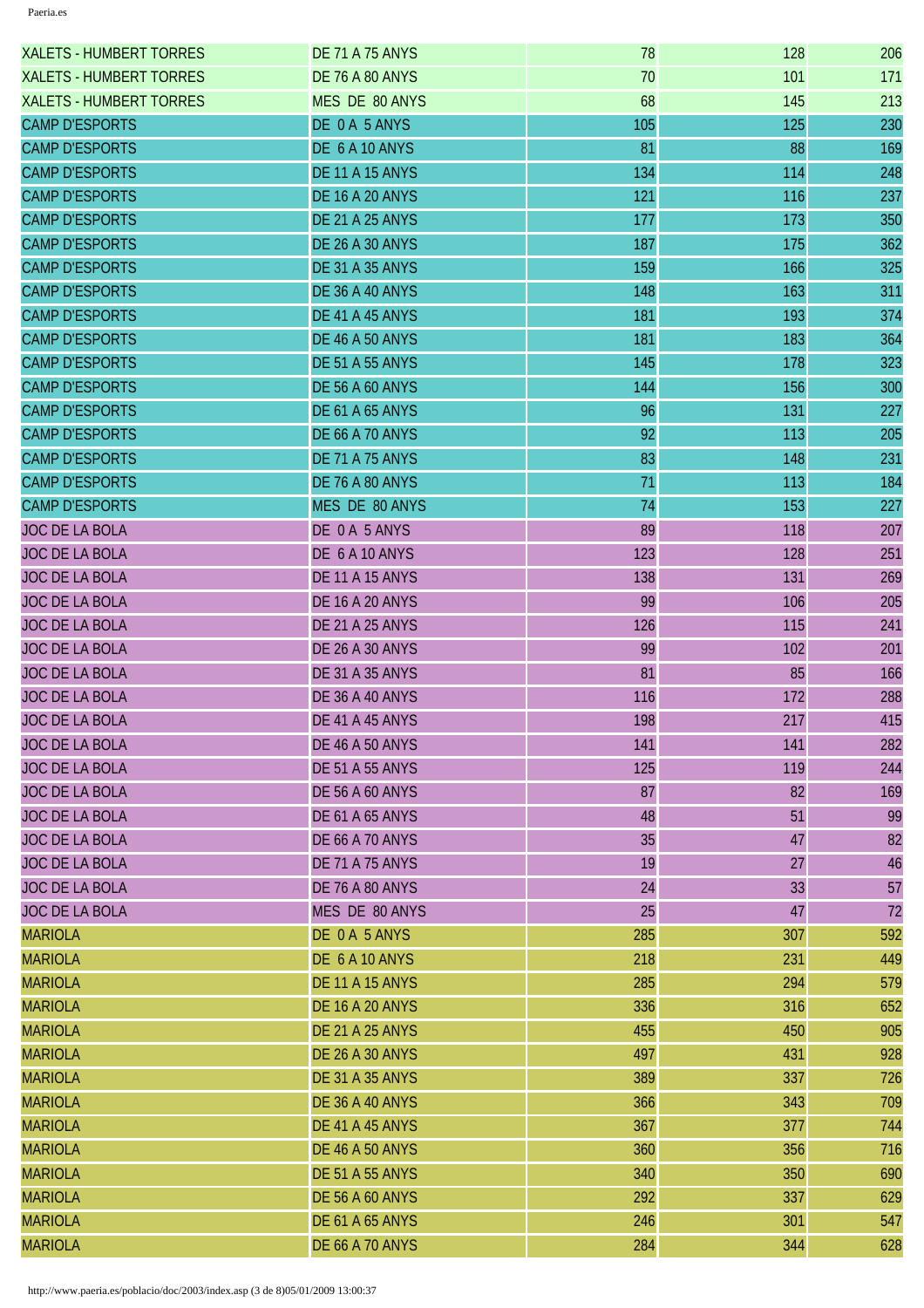| <b>MARIOLA</b>           | <b>DE 71 A 75 ANYS</b> | 218 | 306 | 524  |
|--------------------------|------------------------|-----|-----|------|
| <b>MARIOLA</b>           | <b>DE 76 A 80 ANYS</b> | 149 | 210 | 359  |
| <b>MARIOLA</b>           | MES DE 80 ANYS         | 154 | 259 | 413  |
| <b>BALAFIA</b>           | DE 0A 5 ANYS           | 376 | 377 | 753  |
| <b>BALAFIA</b>           | DE 6 A 10 ANYS         | 228 | 220 | 448  |
| <b>BALAFIA</b>           | <b>DE 11 A 15 ANYS</b> | 221 | 223 | 444  |
| <b>BALAFIA</b>           | <b>DE 16 A 20 ANYS</b> | 245 | 236 | 481  |
| <b>BALAFIA</b>           | <b>DE 21 A 25 ANYS</b> | 379 | 375 | 754  |
| <b>BALAFIA</b>           | <b>DE 26 A 30 ANYS</b> | 572 | 572 | 1144 |
| <b>BALAFIA</b>           | <b>DE 31 A 35 ANYS</b> | 572 | 517 | 1089 |
| <b>BALAFIA</b>           | <b>DE 36 A 40 ANYS</b> | 487 | 448 | 935  |
| <b>BALAFIA</b>           | DE 41 A 45 ANYS        | 369 | 352 | 721  |
| <b>BALAFIA</b>           | <b>DE 46 A 50 ANYS</b> | 282 | 259 | 541  |
| <b>BALAFIA</b>           | <b>DE 51 A 55 ANYS</b> | 235 | 243 | 478  |
| <b>BALAFIA</b>           | <b>DE 56 A 60 ANYS</b> | 230 | 251 | 481  |
| <b>BALAFIA</b>           | <b>DE 61 A 65 ANYS</b> | 175 | 203 | 378  |
| <b>BALAFIA</b>           | <b>DE 66 A 70 ANYS</b> | 196 | 225 | 421  |
| <b>BALAFIA</b>           | <b>DE 71 A 75 ANYS</b> | 156 | 212 | 368  |
| <b>BALAFIA</b>           | <b>DE 76 A 80 ANYS</b> | 132 | 181 | 313  |
| <b>BALAFIA</b>           | MES DE 80 ANYS         | 101 | 233 | 334  |
| <b>SECA DE SANT PERE</b> | DE 0 A 5 ANYS          | 130 | 129 | 259  |
| <b>SECA DE SANT PERE</b> | DE 6 A 10 ANYS         | 109 | 85  | 194  |
| <b>SECA DE SANT PERE</b> | <b>DE 11 A 15 ANYS</b> | 106 | 94  | 200  |
| <b>SECA DE SANT PERE</b> | <b>DE 16 A 20 ANYS</b> | 116 | 106 | 222  |
| <b>SECA DE SANT PERE</b> | <b>DE 21 A 25 ANYS</b> | 156 | 147 | 303  |
| <b>SECA DE SANT PERE</b> | <b>DE 26 A 30 ANYS</b> | 167 | 189 | 356  |
| <b>SECA DE SANT PERE</b> | <b>DE 31 A 35 ANYS</b> | 190 | 167 | 357  |
| <b>SECA DE SANT PERE</b> | DE 36 A 40 ANYS        | 164 | 136 | 300  |
| <b>SECA DE SANT PERE</b> | DE 41 A 45 ANYS        | 150 | 136 | 286  |
| <b>SECA DE SANT PERE</b> | <b>DE 46 A 50 ANYS</b> | 119 | 85  | 204  |
| <b>SECA DE SANT PERE</b> | <b>DE 51 A 55 ANYS</b> | 100 | 112 | 212  |
| <b>SECA DE SANT PERE</b> | <b>DE 56 A 60 ANYS</b> | 96  | 90  | 186  |
| <b>SECA DE SANT PERE</b> | <b>DE 61 A 65 ANYS</b> | 54  | 74  | 128  |
| <b>SECA DE SANT PERE</b> | <b>DE 66 A 70 ANYS</b> | 71  | 80  | 151  |
| <b>SECA DE SANT PERE</b> | <b>DE 71 A 75 ANYS</b> | 59  | 74  | 133  |
| <b>SECA DE SANT PERE</b> | <b>DE 76 A 80 ANYS</b> | 32  | 48  | 80   |
| <b>SECA DE SANT PERE</b> | MES DE 80 ANYS         | 29  | 49  | 78   |
| <b>PARDINYES</b>         | DE 0A 5 ANYS           | 508 | 447 | 955  |
| <b>PARDINYES</b>         | DE 6 A 10 ANYS         | 303 | 269 | 572  |
| <b>PARDINYES</b>         | <b>DE 11 A 15 ANYS</b> | 297 | 280 | 577  |
| <b>PARDINYES</b>         | <b>DE 16 A 20 ANYS</b> | 300 | 303 | 603  |
| <b>PARDINYES</b>         | <b>DE 21 A 25 ANYS</b> | 359 | 402 | 761  |
| <b>PARDINYES</b>         | <b>DE 26 A 30 ANYS</b> | 509 | 536 | 1045 |
| <b>PARDINYES</b>         | <b>DE 31 A 35 ANYS</b> | 615 | 654 | 1269 |
| <b>PARDINYES</b>         | <b>DE 36 A 40 ANYS</b> | 616 | 552 | 1168 |
| <b>PARDINYES</b>         | DE 41 A 45 ANYS        | 493 | 460 | 953  |
| <b>PARDINYES</b>         | <b>DE 46 A 50 ANYS</b> | 365 | 336 | 701  |
| <b>PARDINYES</b>         | <b>DE 51 A 55 ANYS</b> | 250 | 256 | 506  |
| <b>PARDINYES</b>         | <b>DE 56 A 60 ANYS</b> | 187 | 204 | 391  |
| <b>PARDINYES</b>         | <b>DE 61 A 65 ANYS</b> | 109 | 136 | 245  |
| <b>PARDINYES</b>         | <b>DE 66 A 70 ANYS</b> | 144 | 198 | 342  |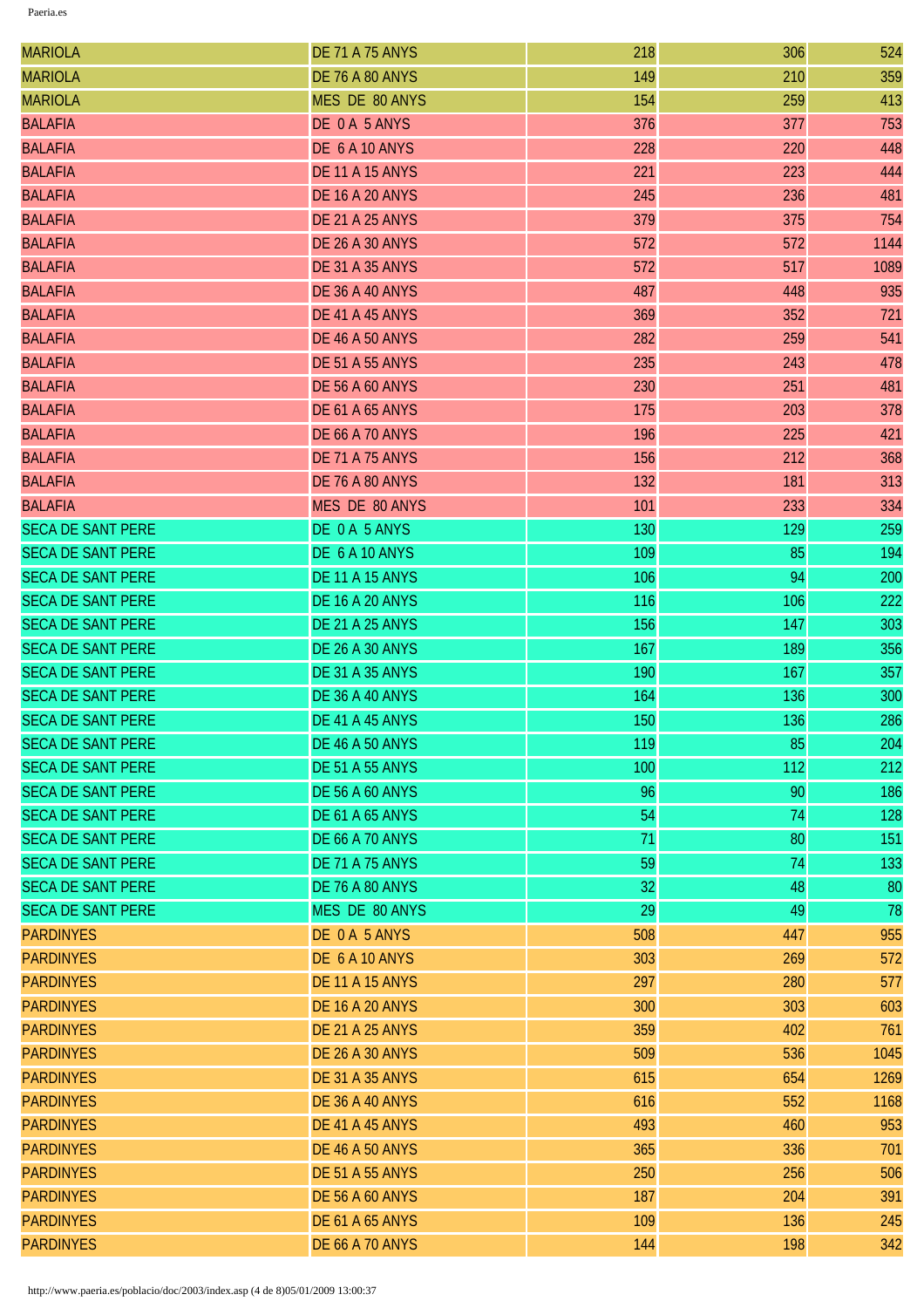| <b>PARDINYES</b>  | <b>DE 71 A 75 ANYS</b> | 129 | 178 | 307  |
|-------------------|------------------------|-----|-----|------|
| <b>PARDINYES</b>  | <b>DE 76 A 80 ANYS</b> | 106 | 116 | 222  |
| <b>PARDINYES</b>  | <b>MES DE 80 ANYS</b>  | 80  | 120 | 200  |
| <b>CAP PONT</b>   | DE 0 A 5 ANYS          | 316 | 288 | 604  |
| <b>CAP PONT</b>   | DE 6 A 10 ANYS         | 215 | 207 | 422  |
| <b>CAP PONT</b>   | <b>DE 11 A 15 ANYS</b> | 235 | 224 | 459  |
| <b>CAP PONT</b>   | <b>DE 16 A 20 ANYS</b> | 278 | 257 | 535  |
| <b>CAP PONT</b>   | <b>DE 21 A 25 ANYS</b> | 367 | 354 | 721  |
| <b>CAP PONT</b>   | <b>DE 26 A 30 ANYS</b> | 413 | 396 | 809  |
| <b>CAP PONT</b>   | <b>DE 31 A 35 ANYS</b> | 416 | 409 | 825  |
| <b>CAP PONT</b>   | DE 36 A 40 ANYS        | 448 | 421 | 869  |
| <b>CAP PONT</b>   | DE 41 A 45 ANYS        | 392 | 394 | 786  |
| <b>CAP PONT</b>   | <b>DE 46 A 50 ANYS</b> | 372 | 325 | 697  |
| <b>CAP PONT</b>   | <b>DE 51 A 55 ANYS</b> | 289 | 311 | 600  |
| <b>CAP PONT</b>   | <b>DE 56 A 60 ANYS</b> | 258 | 247 | 505  |
| <b>CAP PONT</b>   | <b>DE 61 A 65 ANYS</b> | 169 | 205 | 374  |
| <b>CAP PONT</b>   | <b>DE 66 A 70 ANYS</b> | 177 | 251 | 428  |
| <b>CAP PONT</b>   | <b>DE 71 A 75 ANYS</b> | 176 | 209 | 385  |
| <b>CAP PONT</b>   | DE 76 A 80 ANYS        | 134 | 159 | 293  |
| <b>CAP PONT</b>   | MES DE 80 ANYS         | 107 | 200 | 307  |
| <b>LA BORDETA</b> | DE 0 A 5 ANYS          | 420 | 401 | 821  |
| <b>LA BORDETA</b> | DE 6 A 10 ANYS         | 341 | 310 | 651  |
| <b>LA BORDETA</b> | <b>DE 11 A 15 ANYS</b> | 313 | 277 | 590  |
| <b>LA BORDETA</b> | <b>DE 16 A 20 ANYS</b> | 323 | 243 | 566  |
| <b>LA BORDETA</b> | <b>DE 21 A 25 ANYS</b> | 416 | 413 | 829  |
| <b>LA BORDETA</b> | <b>DE 26 A 30 ANYS</b> | 535 | 545 | 1080 |
| <b>LA BORDETA</b> | <b>DE 31 A 35 ANYS</b> | 517 | 532 | 1049 |
| <b>LA BORDETA</b> | <b>DE 36 A 40 ANYS</b> | 577 | 537 | 1114 |
| <b>LA BORDETA</b> | DE 41 A 45 ANYS        | 456 | 408 | 864  |
| <b>LA BORDETA</b> | <b>DE 46 A 50 ANYS</b> | 347 | 341 | 688  |
| <b>LA BORDETA</b> | <b>DE 51 A 55 ANYS</b> | 333 | 320 | 653  |
| <b>LA BORDETA</b> | <b>DE 56 A 60 ANYS</b> | 238 | 208 | 446  |
| <b>LA BORDETA</b> | <b>DE 61 A 65 ANYS</b> | 146 | 180 | 326  |
| <b>LA BORDETA</b> | <b>DE 66 A 70 ANYS</b> | 160 | 194 | 354  |
| <b>LA BORDETA</b> | <b>DE 71 A 75 ANYS</b> | 156 | 173 | 329  |
| <b>LA BORDETA</b> | <b>DE 76 A 80 ANYS</b> | 104 | 152 | 256  |
| <b>LA BORDETA</b> | MES DE 80 ANYS         | 85  | 169 | 254  |
| <b>MAGRANERS</b>  | DE 0 A 5 ANYS          | 84  | 69  | 153  |
| <b>MAGRANERS</b>  | DE 6 A 10 ANYS         | 73  | 60  | 133  |
| <b>MAGRANERS</b>  | <b>DE 11 A 15 ANYS</b> | 76  | 87  | 163  |
| <b>MAGRANERS</b>  | <b>DE 16 A 20 ANYS</b> | 85  | 81  | 166  |
| <b>MAGRANERS</b>  | <b>DE 21 A 25 ANYS</b> | 97  | 100 | 197  |
| <b>MAGRANERS</b>  | <b>DE 26 A 30 ANYS</b> | 100 | 97  | 197  |
| <b>MAGRANERS</b>  | <b>DE 31 A 35 ANYS</b> | 90  | 92  | 182  |
| <b>MAGRANERS</b>  | <b>DE 36 A 40 ANYS</b> | 107 | 104 | 211  |
| <b>MAGRANERS</b>  | DE 41 A 45 ANYS        | 104 | 76  | 180  |
| <b>MAGRANERS</b>  | <b>DE 46 A 50 ANYS</b> | 85  | 70  | 155  |
| <b>MAGRANERS</b>  | <b>DE 51 A 55 ANYS</b> | 47  | 51  | 98   |
| <b>MAGRANERS</b>  | <b>DE 56 A 60 ANYS</b> | 68  | 54  | 122  |
| <b>MAGRANERS</b>  | <b>DE 61 A 65 ANYS</b> | 40  | 59  | 99   |
| <b>MAGRANERS</b>  | <b>DE 66 A 70 ANYS</b> | 56  | 62  | 118  |
|                   |                        |     |     |      |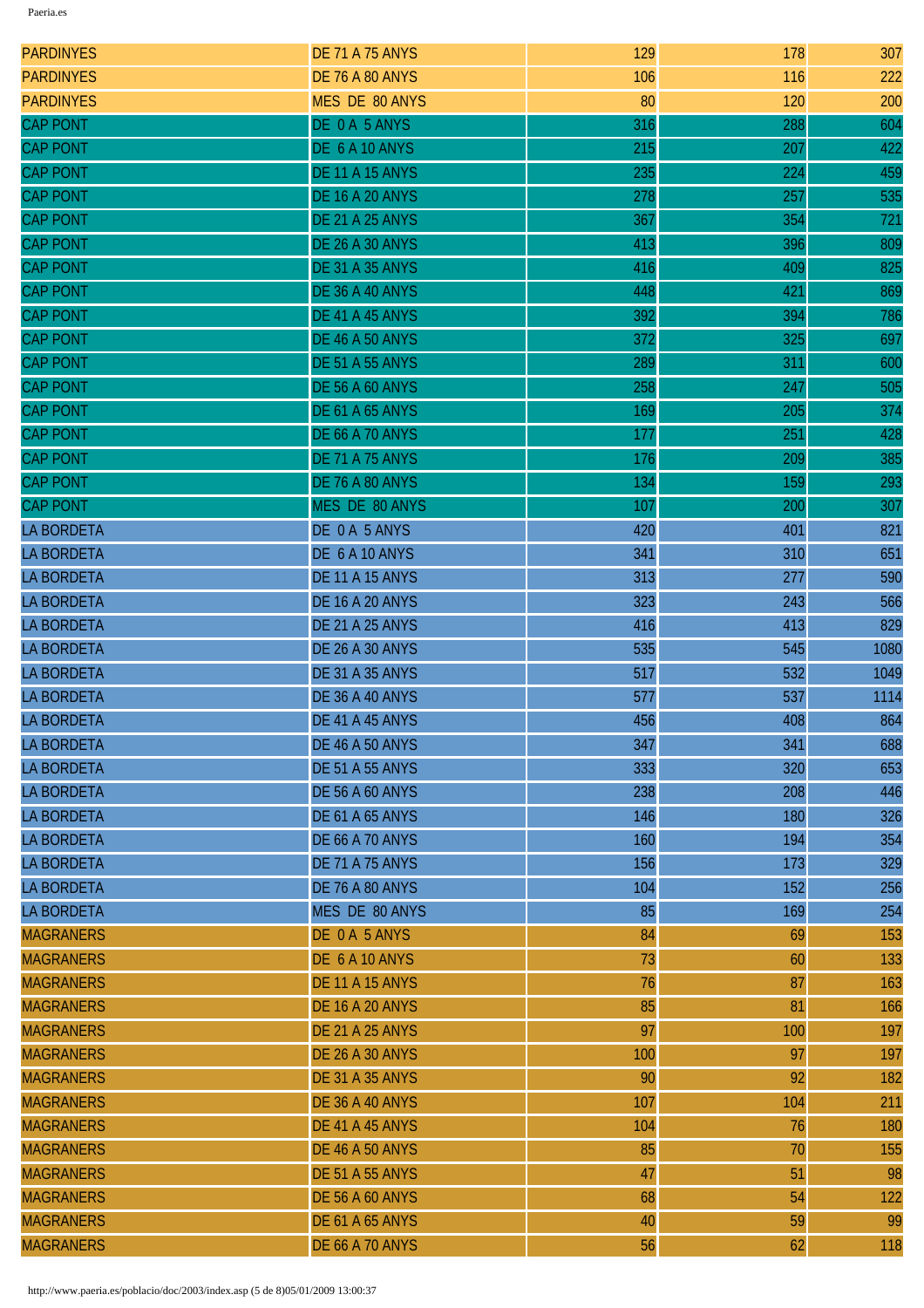| <b>MAGRANERS</b>         | <b>DE 71 A 75 ANYS</b> | 42  | 59  | 101 |
|--------------------------|------------------------|-----|-----|-----|
| <b>MAGRANERS</b>         | <b>DE 76 A 80 ANYS</b> | 28  | 42  | 70  |
| <b>MAGRANERS</b>         | MES DE 80 ANYS         | 21  | 46  | 67  |
| CAPPONT-POLIGON-VILANOV. | DE 0 A 5 ANYS          | 49  | 47  | 96  |
| CAPPONT-POLIGON-VILANOV. | DE 6 A 10 ANYS         | 36  | 42  | 78  |
| CAPPONT-POLIGON-VILANOV. | <b>DE 11 A 15 ANYS</b> | 44  | 41  | 85  |
| CAPPONT-POLIGON-VILANOV. | <b>DE 16 A 20 ANYS</b> | 55  | 49  | 104 |
| CAPPONT-POLIGON-VILANOV. | <b>DE 21 A 25 ANYS</b> | 64  | 54  | 118 |
| CAPPONT-POLIGON-VILANOV. | <b>DE 26 A 30 ANYS</b> | 66  | 57  | 123 |
| CAPPONT-POLIGON-VILANOV. | <b>DE 31 A 35 ANYS</b> | 88  | 60  | 148 |
| CAPPONT-POLIGON-VILANOV. | <b>DE 36 A 40 ANYS</b> | 75  | 73  | 148 |
| CAPPONT-POLIGON-VILANOV. | DE 41 A 45 ANYS        | 79  | 78  | 157 |
| CAPPONT-POLIGON-VILANOV. | <b>DE 46 A 50 ANYS</b> | 62  | 56  | 118 |
| CAPPONT-POLIGON-VILANOV. | <b>DE 51 A 55 ANYS</b> | 38  | 37  | 75  |
| CAPPONT-POLIGON-VILANOV. | <b>DE 56 A 60 ANYS</b> | 31  | 31  | 62  |
| CAPPONT-POLIGON-VILANOV. | <b>DE 61 A 65 ANYS</b> | 26  | 19  | 45  |
| CAPPONT-POLIGON-VILANOV. | <b>DE 66 A 70 ANYS</b> | 16  | 21  | 37  |
| CAPPONT-POLIGON-VILANOV. | <b>DE 71 A 75 ANYS</b> | 19  | 22  | 41  |
| CAPPONT-POLIGON-VILANOV. | <b>DE 76 A 80 ANYS</b> | 9   | 15  | 24  |
| CAPPONT-POLIGON-VILANOV. | MES DE 80 ANYS         | 11  | 16  | 27  |
| <b>BUTSENIT</b>          | DE 0 A 5 ANYS          | 36  | 27  | 63  |
| <b>BUTSENIT</b>          | DE 6 A 10 ANYS         | 31  | 36  | 67  |
| <b>BUTSENIT</b>          | <b>DE 11 A 15 ANYS</b> | 34  | 38  | 72  |
| <b>BUTSENIT</b>          | <b>DE 16 A 20 ANYS</b> | 43  | 40  | 83  |
| <b>BUTSENIT</b>          | <b>DE 21 A 25 ANYS</b> | 57  | 50  | 107 |
| <b>BUTSENIT</b>          | <b>DE 26 A 30 ANYS</b> | 66  | 53  | 119 |
| <b>BUTSENIT</b>          | <b>DE 31 A 35 ANYS</b> | 51  | 50  | 101 |
| <b>BUTSENIT</b>          | <b>DE 36 A 40 ANYS</b> | 58  | 57  | 115 |
| <b>BUTSENIT</b>          | <b>DE 41 A 45 ANYS</b> | 56  | 51  | 107 |
| <b>BUTSENIT</b>          | <b>DE 46 A 50 ANYS</b> | 41  | 50  | 91  |
| <b>BUTSENIT</b>          | <b>DE 51 A 55 ANYS</b> | 65  | 60  | 125 |
| <b>BUTSENIT</b>          | <b>DE 56 A 60 ANYS</b> | 53  | 64  | 117 |
| <b>BUTSENIT</b>          | <b>DE 61 A 65 ANYS</b> | 45  | 53  | 98  |
| <b>BUTSENIT</b>          | <b>DE 66 A 70 ANYS</b> | 47  | 57  | 104 |
| <b>BUTSENIT</b>          | <b>DE 71 A 75 ANYS</b> | 60  | 55  | 115 |
| <b>BUTSENIT</b>          | <b>DE 76 A 80 ANYS</b> | 40  | 41  | 81  |
| <b>BUTSENIT</b>          | MES DE 80 ANYS         | 33  | 60  | 93  |
| <b>TORRES DE SANUI</b>   | DE 0A 5 ANYS           | 68  | 45  | 113 |
| <b>TORRES DE SANUI</b>   | DE 6 A 10 ANYS         | 68  | 62  | 130 |
| <b>TORRES DE SANUI</b>   | <b>DE 11 A 15 ANYS</b> | 76  | 75  | 151 |
| <b>TORRES DE SANUI</b>   | <b>DE 16 A 20 ANYS</b> | 84  | 76  | 160 |
| <b>TORRES DE SANUI</b>   | <b>DE 21 A 25 ANYS</b> | 83  | 82  | 165 |
| <b>TORRES DE SANUI</b>   | <b>DE 26 A 30 ANYS</b> | 80  | 55  | 135 |
| <b>TORRES DE SANUI</b>   | <b>DE 31 A 35 ANYS</b> | 46  | 61  | 107 |
| <b>TORRES DE SANUI</b>   | <b>DE 36 A 40 ANYS</b> | 67  | 73  | 140 |
| <b>TORRES DE SANUI</b>   | DE 41 A 45 ANYS        | 96  | 125 | 221 |
| <b>TORRES DE SANUI</b>   | <b>DE 46 A 50 ANYS</b> | 122 | 112 | 234 |
| <b>TORRES DE SANUI</b>   | <b>DE 51 A 55 ANYS</b> | 88  | 75  | 163 |
| <b>TORRES DE SANUI</b>   | <b>DE 56 A 60 ANYS</b> | 68  | 58  | 126 |
| <b>TORRES DE SANUI</b>   | <b>DE 61 A 65 ANYS</b> | 33  | 28  | 61  |
| <b>TORRES DE SANUI</b>   | <b>DE 66 A 70 ANYS</b> | 38  | 35  | 73  |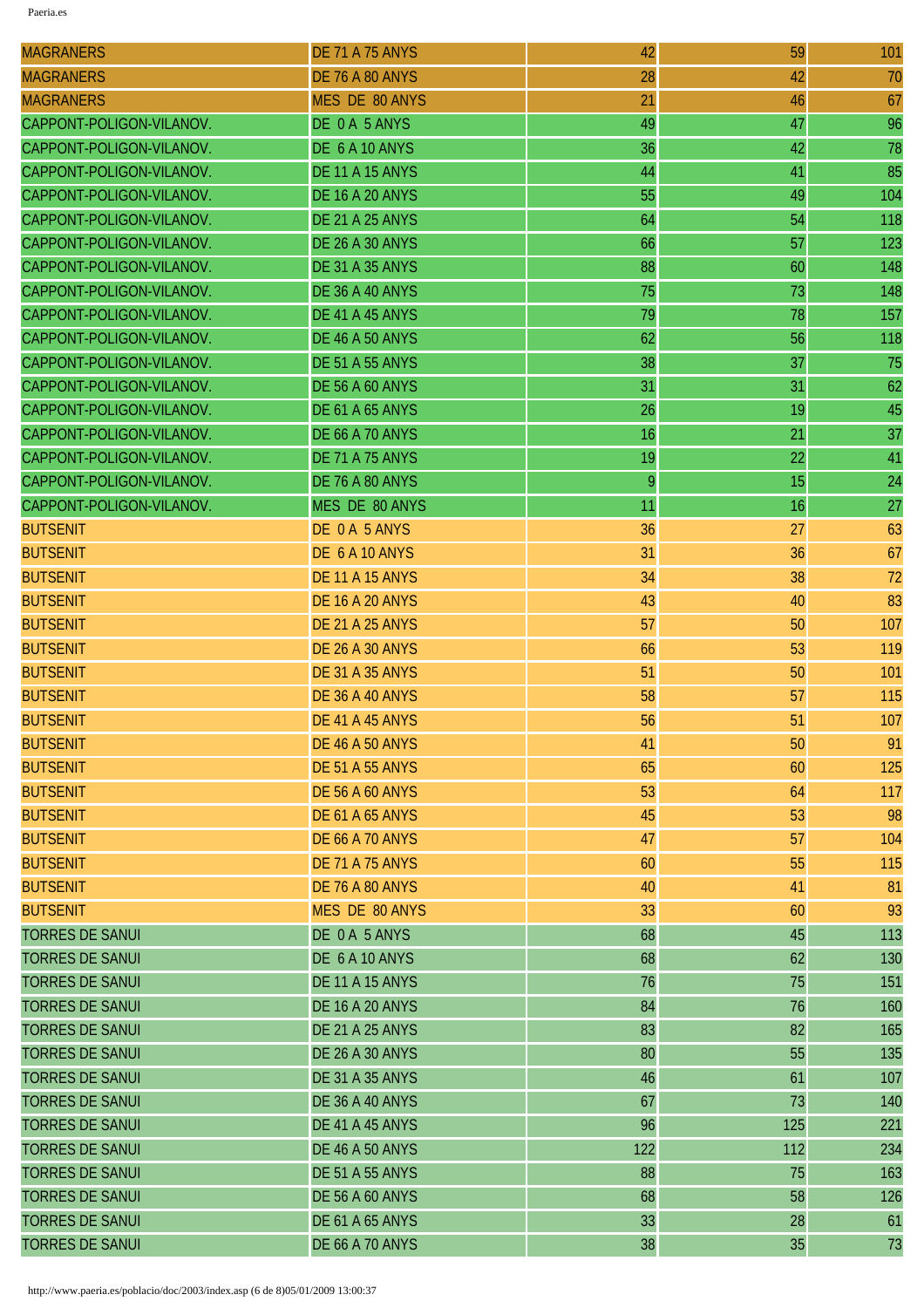| <b>TORRES DE SANUI</b>  | <b>DE 71 A 75 ANYS</b> | 25 | 42 | 67  |
|-------------------------|------------------------|----|----|-----|
| <b>TORRES DE SANUI</b>  | <b>DE 76 A 80 ANYS</b> | 18 | 22 | 40  |
| <b>TORRES DE SANUI</b>  | MES DE 80 ANYS         | 21 | 39 | 60  |
| <b>BASSES D'ALPICAT</b> | DE 0A 5 ANYS           | 45 | 57 | 102 |
| <b>BASSES D'ALPICAT</b> | DE 6 A 10 ANYS         | 45 | 42 | 87  |
| <b>BASSES D'ALPICAT</b> | <b>DE 11 A 15 ANYS</b> | 53 | 48 | 101 |
| <b>BASSES D'ALPICAT</b> | <b>DE 16 A 20 ANYS</b> | 60 | 51 | 111 |
| <b>BASSES D'ALPICAT</b> | <b>DE 21 A 25 ANYS</b> | 52 | 66 | 118 |
| <b>BASSES D'ALPICAT</b> | <b>DE 26 A 30 ANYS</b> | 70 | 54 | 124 |
| <b>BASSES D'ALPICAT</b> | <b>DE 31 A 35 ANYS</b> | 47 | 47 | 94  |
| <b>BASSES D'ALPICAT</b> | <b>DE 36 A 40 ANYS</b> | 61 | 68 | 129 |
| <b>BASSES D'ALPICAT</b> | DE 41 A 45 ANYS        | 77 | 74 | 151 |
| <b>BASSES D'ALPICAT</b> | <b>DE 46 A 50 ANYS</b> | 88 | 75 | 163 |
| <b>BASSES D'ALPICAT</b> | <b>DE 51 A 55 ANYS</b> | 64 | 62 | 126 |
| <b>BASSES D'ALPICAT</b> | <b>DE 56 A 60 ANYS</b> | 59 | 46 | 105 |
| <b>BASSES D'ALPICAT</b> | <b>DE 61 A 65 ANYS</b> | 29 | 42 | 71  |
| <b>BASSES D'ALPICAT</b> | <b>DE 66 A 70 ANYS</b> | 47 | 39 | 86  |
| <b>BASSES D'ALPICAT</b> | <b>DE 71 A 75 ANYS</b> | 31 | 44 | 75  |
| <b>BASSES D'ALPICAT</b> | <b>DE 76 A 80 ANYS</b> | 35 | 43 | 78  |
| <b>BASSES D'ALPICAT</b> | MES DE 80 ANYS         | 35 | 46 | 81  |
| <b>LLIVIA</b>           | DE 0 A 5 ANYS          | 50 | 36 | 86  |
| <b>LLIVIA</b>           | DE 6 A 10 ANYS         | 22 | 22 | 44  |
| <b>LLIVIA</b>           | <b>DE 11 A 15 ANYS</b> | 26 | 30 | 56  |
| <b>LLIVIA</b>           | <b>DE 16 A 20 ANYS</b> | 35 | 24 | 59  |
| <b>LLIVIA</b>           | <b>DE 21 A 25 ANYS</b> | 49 | 46 | 95  |
| <b>LLIVIA</b>           | <b>DE 26 A 30 ANYS</b> | 48 | 56 | 104 |
| <b>LLIVIA</b>           | <b>DE 31 A 35 ANYS</b> | 48 | 55 | 103 |
| <b>LLIVIA</b>           | <b>DE 36 A 40 ANYS</b> | 55 | 38 | 93  |
| <b>LLIVIA</b>           | DE 41 A 45 ANYS        | 50 | 51 | 101 |
| <b>LLIVIA</b>           | <b>DE 46 A 50 ANYS</b> | 39 | 38 | 77  |
| <b>LLIVIA</b>           | <b>DE 51 A 55 ANYS</b> | 37 | 50 | 87  |
| <b>LLIVIA</b>           | <b>DE 56 A 60 ANYS</b> | 53 | 39 | 92  |
| <b>LLIVIA</b>           | <b>DE 61 A 65 ANYS</b> | 35 | 34 | 69  |
| <b>LLIVIA</b>           | <b>DE 66 A 70 ANYS</b> | 42 | 59 | 101 |
| <b>LLIVIA</b>           | <b>DE 71 A 75 ANYS</b> | 40 | 49 | 89  |
| <b>LLIVIA</b>           | <b>DE 76 A 80 ANYS</b> | 35 | 41 | 76  |
| <b>LLIVIA</b>           | MES DE 80 ANYS         | 39 | 57 | 96  |
| <b>RAIMAT - SUCHS</b>   | DE 0 A 5 ANYS          | 16 | 32 | 48  |
| <b>RAIMAT - SUCHS</b>   | DE 6 A 10 ANYS         | 24 | 16 | 40  |
| <b>RAIMAT - SUCHS</b>   | <b>DE 11 A 15 ANYS</b> | 30 | 20 | 50  |
| <b>RAIMAT - SUCHS</b>   | <b>DE 16 A 20 ANYS</b> | 38 | 27 | 65  |
| <b>RAIMAT - SUCHS</b>   | <b>DE 21 A 25 ANYS</b> | 43 | 33 | 76  |
| <b>RAIMAT - SUCHS</b>   | <b>DE 26 A 30 ANYS</b> | 44 | 39 | 83  |
| <b>RAIMAT - SUCHS</b>   | <b>DE 31 A 35 ANYS</b> | 36 | 39 | 75  |
| <b>RAIMAT - SUCHS</b>   | <b>DE 36 A 40 ANYS</b> | 39 | 33 | 72  |
| <b>RAIMAT - SUCHS</b>   | DE 41 A 45 ANYS        | 34 | 35 | 69  |
| <b>RAIMAT - SUCHS</b>   | <b>DE 46 A 50 ANYS</b> | 30 | 32 | 62  |
| <b>RAIMAT - SUCHS</b>   | <b>DE 51 A 55 ANYS</b> | 36 | 41 | 77  |
| <b>RAIMAT - SUCHS</b>   | <b>DE 56 A 60 ANYS</b> | 29 | 26 | 55  |
| <b>RAIMAT - SUCHS</b>   | <b>DE 61 A 65 ANYS</b> | 24 | 37 | 61  |
| <b>RAIMAT - SUCHS</b>   | <b>DE 66 A 70 ANYS</b> | 34 | 40 | 74  |